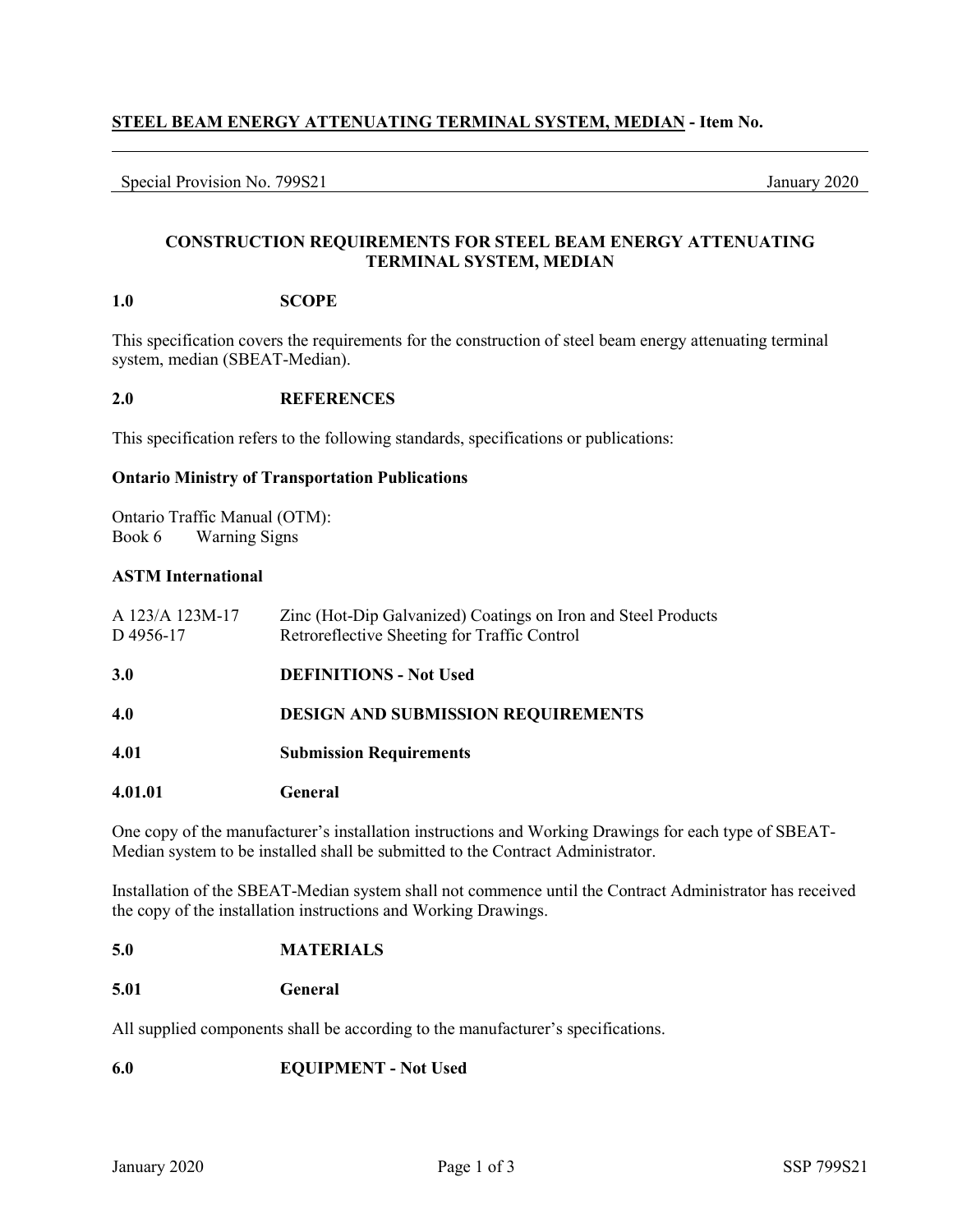# **7.0 CONSTRUCTION**

## **7.01 General**

SBEAT-Median systems shall be installed according to manufacturer's instructions at the locations specified in the Contract Documents.

When an SBEAT-Median system is specified in the Contract Documents, the Contractor has the option of using one of the following systems:

## a) MASH Max-Tension Median system

## **7.02 Posts and Steel Foundation Tubes**

All posts and steel foundation tubes shall be set to the depth and alignment at locations specified in the Contract Documents, regardless of the material encountered.

All lower hinge break away posts, steel foundation tubes, and soil plates shall be installed so that no more than 100 mm is exposed above finished grade.

#### **7.03 Steel Beam Guide Rails**

SBEAT-Median systems shall be connected to new or existing steel beam guide rail as specified in the Contract Documents.

SBEAT-Median system mounting heights shall be measured vertically from the top of the steel beam guide rail to the ground or gutter line. SBEAT-Median system mounting heights shall be within the ranges in Table 1.

Channel shall not be used within the SBEAT-Median system.

#### **7.04 Damage to Galvanizing**

Precautions shall be taken to protect galvanizing against damage. Minor abrasions shall be repaired according to ASTM A 780/A 780M. Components with major abrasions shall be replaced.

The method of repair for any damage shall be approved by the Contract Administrator prior to the commencement of such work.

## **7.05 Object Markers and Oversize Plow Markers**

A Wa-33 object marker according to OTM Book 6, a Wz-2 oversize snow plow marker, and galvanized mounting hardware shall be installed at each energy attenuator.

When installed on a paved surface, the object marker and oversize snow plow marker shall be integrally attached to a surface mounted flexible post. The signs and post shall be supplied by the manufacturer as a complete unit. The post shall have the ability to bend 90 degrees from vertical and self-restore after impacts. The minimum outside diameter of the post shall be 60 mm. The post shall be anchored to the pavement according to the manufacturer's recommendations.